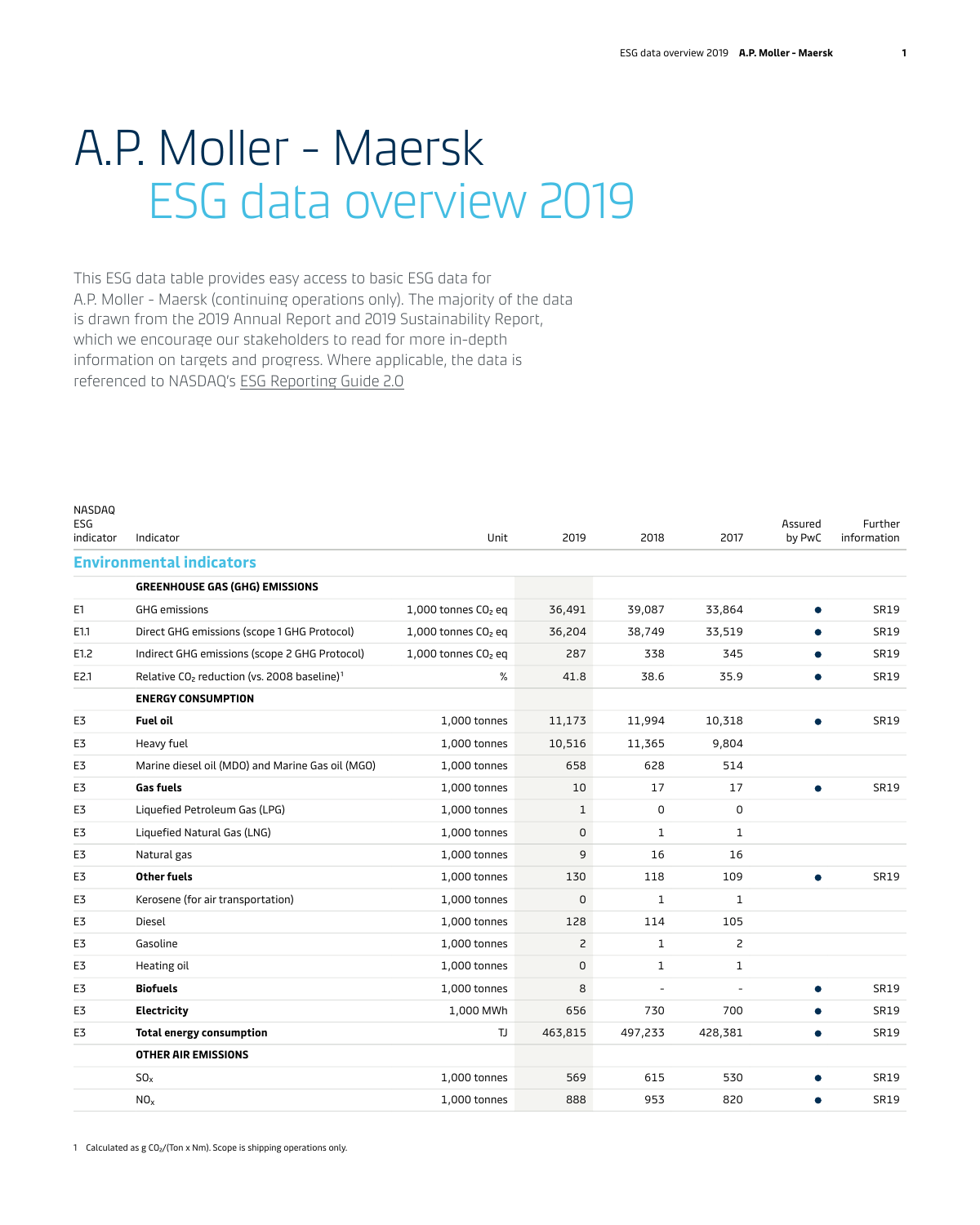| NASDAQ<br>ESG<br>indicator | Indicator                                                                      | Unit                | 2019             | 2018  | 2017  | Assured<br>by PwC | Further<br>information |
|----------------------------|--------------------------------------------------------------------------------|---------------------|------------------|-------|-------|-------------------|------------------------|
|                            | <b>Environmental indicators</b>                                                |                     |                  |       |       |                   |                        |
|                            | OTHER ENVIRONMENTAL IMPACTS                                                    |                     |                  |       |       |                   |                        |
|                            | Waste                                                                          | 1,000 tonnes        | 299              | 338   | 256   | $\bullet$         | <b>SR19</b>            |
|                            | Hazardous waste                                                                | 1,000 tonnes        | 187              | 230   | 118   |                   |                        |
|                            | Non-hazardous waste                                                            | 1,000 tonnes        | 112              | 108   | 138   |                   |                        |
| E6.1                       | <b>Water consumption</b>                                                       | $1,000 \text{ m}^3$ | 1,696            | 2,244 | 2,661 | $\bullet$         | <b>SR19</b>            |
|                            | Total number of spills (hydrocarbon)                                           | Number              | 503 <sup>2</sup> | 128   | 169   |                   |                        |
|                            | Number of uncontained spills >10 m <sup>3</sup>                                | Number              | $\Omega$         | 0     | 0     | $\bullet$         | <b>SR19</b>            |
|                            | Total volume of spills (hydrocarbon)                                           | m <sup>3</sup>      | 65               | 48    | 276   |                   |                        |
|                            | Percentage of fleet with Ballast Water<br>Treatment systems                    | %                   | 25%              | 13%   | N/A   |                   |                        |
| E7.1                       | Formal environmental policy                                                    | Yes/No              |                  | Yes   |       |                   | CoC                    |
| E7.2                       | Specific waste, water, energy, and/or recycling policies                       | Yes/No              |                  | Yes   |       |                   | <b>SR19</b>            |
| E8                         | Board of Directors oversight and/or management<br>of climate-related risks     | Yes/No              |                  | Yes   |       |                   | <b>SR19</b>            |
| E9                         | Senior Management Team oversight and/or<br>management of climate-related risks | Yes/No              |                  | Yes   |       |                   | <b>SR19</b>            |

|                   | <b>Social indicators</b>                                          |                         |        |        |      |           |                        |
|-------------------|-------------------------------------------------------------------|-------------------------|--------|--------|------|-----------|------------------------|
|                   | <b>OUR EMPLOYEES</b>                                              |                         |        |        |      |           |                        |
|                   | Total number of employees                                         | <b>FTEs</b>             | 83,512 | 82,806 | N/A  | $\bullet$ | AR19                   |
| S4.3              | Women in leadership                                               | % (headcount)           | 27%    | 25%    | 26%  |           | <b>SR19</b>            |
| S4.1              | Gender - female/total                                             | % (headcount)           | 29%    | 27%    | 28%  |           | <b>SR19</b>            |
|                   | Target nationalities in leadership                                | % (headcount)           | 39%    | 37%    | 40%  | $\bullet$ | <b>SR19</b>            |
|                   | Target nationalities/total                                        | % (headcount)           | 71%    | 71%    | 74%  |           | <b>SR19</b>            |
|                   | <b>HEALTH &amp; SAFETY</b>                                        |                         |        |        |      |           |                        |
|                   | <b>Fatalities</b>                                                 | Headcount               | 5      | 7      | 6    |           | <b>SR19</b>            |
| S7                | Lost-time injury frequency (LTIf)                                 | Based on exposure hours | 1.16   | 1.30   | 0.93 |           | <b>SR19</b>            |
|                   |                                                                   |                         |        |        |      |           |                        |
| S <sub>6</sub>    | Sexual harassment and/or non-discrimination policy                | Yes/No                  |        | Yes    |      |           | <b>CoC &amp; SR19</b>  |
| S8                | Occupational health and/or global<br>health & safety policy       | Yes/No                  |        | Yes    |      |           | CoC & SR19             |
| S9.1              | Child and/or forced labour policy                                 | Yes/No                  |        | Yes    |      |           | <b>CoC &amp; SR19</b>  |
| S9.2              | Child and/or forced labour policy covers suppliers<br>and vendors | Yes/No                  |        | Yes    |      |           | Supplier CoC<br>& SR19 |
| S <sub>10.1</sub> | Human rights policy                                               | Yes/No                  |        | Yes    |      |           | CoC & SR19             |
| S10.2             | Human rights policy covers suppliers and vendors                  | Yes/No                  |        | Yes    |      |           | Supplier CoC<br>& SR19 |

2 The increase in 2019 is due to a change in definition to include oils, lubricants and hydraulic fluids.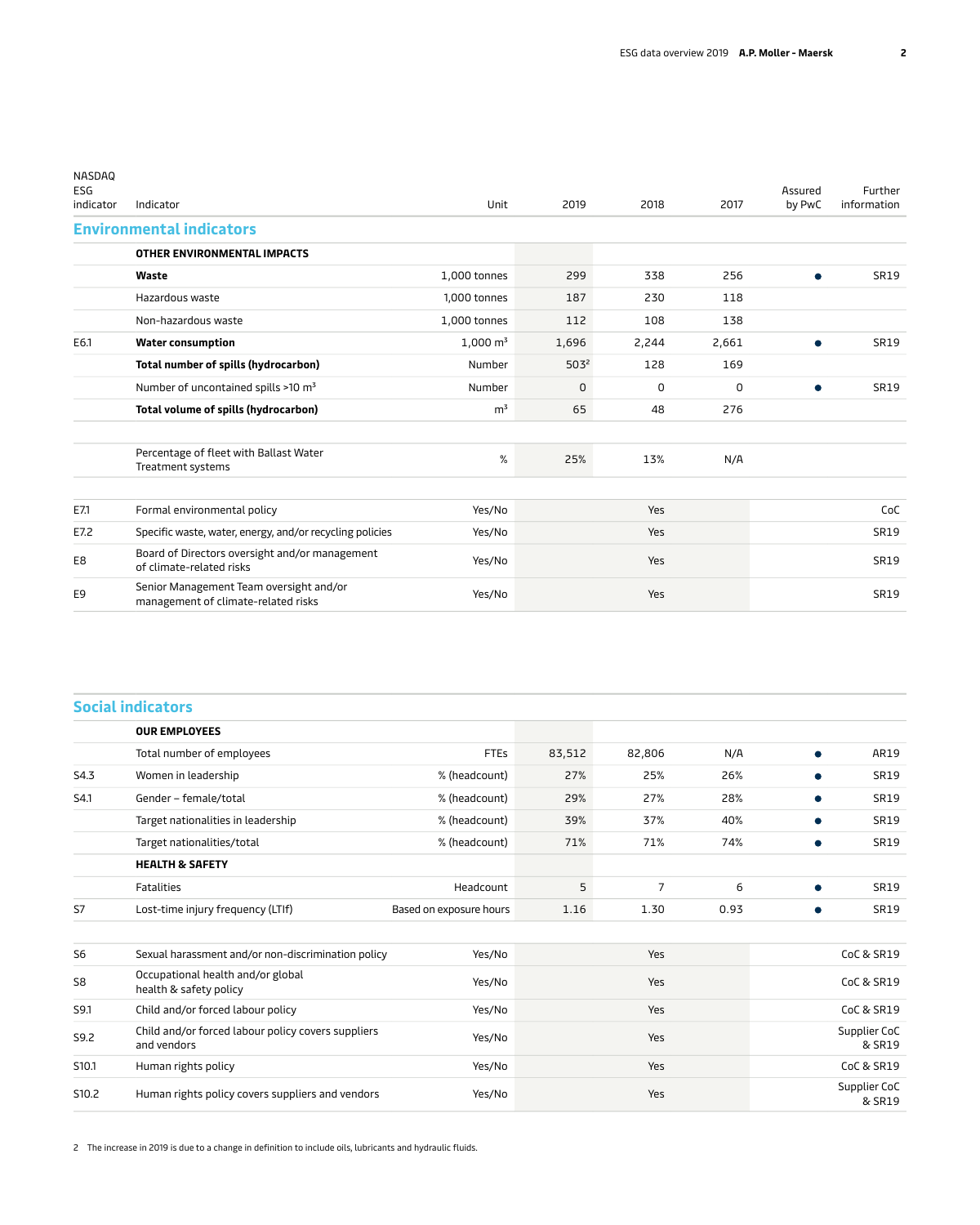| NASDAQ<br>ESG<br>indicator | Indicator                             | Unit   | 2019           | 2018                        | 2017           | Assured<br>by PwC | Further<br>information |
|----------------------------|---------------------------------------|--------|----------------|-----------------------------|----------------|-------------------|------------------------|
|                            | <b>Governance indicators</b>          |        |                | Scope: A.P. Moller - Maersk |                |                   |                        |
|                            | <b>BOARD OF DIRECTORS</b>             |        |                |                             |                |                   | AR19                   |
|                            | Members                               | Number | 10             | 10                          | 11             |                   |                        |
|                            | Average age                           | Years  | 53             | 57                          | 57             |                   |                        |
|                            | Average seniority                     | Years  | 6              | 8                           | 8              |                   |                        |
| G1.1                       | Gender - female /total                | %      | 20%            | 20%                         | 27%            |                   |                        |
| G2.2                       | Independence - independent /total     | %      | 67%            | 50%                         | 55%            |                   |                        |
|                            | Nationality - Danish /non-Danish      | %      | 60/40          | 70/30                       | 64/36          |                   |                        |
|                            | Meetings                              | Number | 8              | 10                          | 12             |                   |                        |
|                            | Attendance rate                       | $\%$   | 98%            | 95%                         | N/A            |                   |                        |
|                            | <b>CHAIRMANSHIP</b>                   |        |                |                             |                |                   | AR19                   |
|                            | Members                               | Number | $\overline{c}$ | $\overline{c}$              | 3              |                   |                        |
| G1.2                       | Gender - female /total                | $\%$   | 50             | 50%                         | 33%            |                   |                        |
|                            | Independence - independent /total     | $\%$   | 50%            | 50%                         | 67%            |                   |                        |
|                            | Meetings                              | Number | 8              | 9                           | 9              |                   |                        |
|                            | Attendance rate                       | $\%$   | 100%           | 100%                        | N/A            |                   |                        |
|                            | <b>AUDIT COMMITTEE</b>                |        |                |                             |                |                   | AR19                   |
|                            | Members                               | Number | 3              | 3                           | 3              |                   |                        |
| G1.2                       | Gender - female /total                | %      | 0%             | 0%                          | 0%             |                   |                        |
|                            | Independence - independent /total     | $\%$   | 100%           | 100%                        | 100%           |                   |                        |
|                            | Meetings                              | Number | 8              | 8                           | 9              |                   |                        |
|                            | Attendance rate                       | %      | 100%           | 96%                         | N/A            |                   |                        |
|                            | <b>REMUNERATION COMMITTEE</b>         |        |                |                             |                |                   | AR19                   |
|                            | Members                               | Number | 3              | 3                           | 3              |                   |                        |
| G1.2                       | Gender - female /total                | %      | 0%             | 0%                          | 33%            |                   |                        |
|                            | Independence - independent /total     | %      | 67%            | 67%                         | 67%            |                   |                        |
|                            | Meetings                              | Number | 4              | 3                           | 5              |                   |                        |
|                            | Attendance rate                       | %      | 75%            | 100%                        | N/A            |                   |                        |
|                            | <b>NOMINATION COMMITTEE</b>           |        |                |                             |                |                   | AR19                   |
|                            | Members                               | Number | $\mathsf 3$    | 3                           | N/A            |                   |                        |
| G1.2                       | Gender - female /total                | $\%$   | 33%            | 33%                         | N/A            |                   |                        |
|                            | Independence - independent /total     | $\%$   | 33%            | 33%                         | N/A            |                   |                        |
|                            | Meetings                              | Number | $\overline{7}$ | 5                           | N/A            |                   |                        |
|                            | Attendance rate                       | $\%$   | 100%           | 100%                        | N/A            |                   |                        |
|                            | TRANSFORMATION & INNOVATION COMMITTEE |        |                |                             |                |                   | AR19                   |
|                            | Members                               | Number | $\overline{4}$ | 3                           | $\overline{3}$ |                   |                        |
| G1.2                       | Gender - female /total                | $\%$   | 0%             | 0%                          | 0%             |                   |                        |
|                            | Independence - independent /total     | $\%$   | 75%            | 67%                         | 67%            |                   |                        |
|                            | Meetings                              | Number | 4              | 4                           | $\mathbf{1}$   |                   |                        |
|                            | Attendance rate                       | $\%$   | 100%           | 100%                        | N/A            |                   |                        |